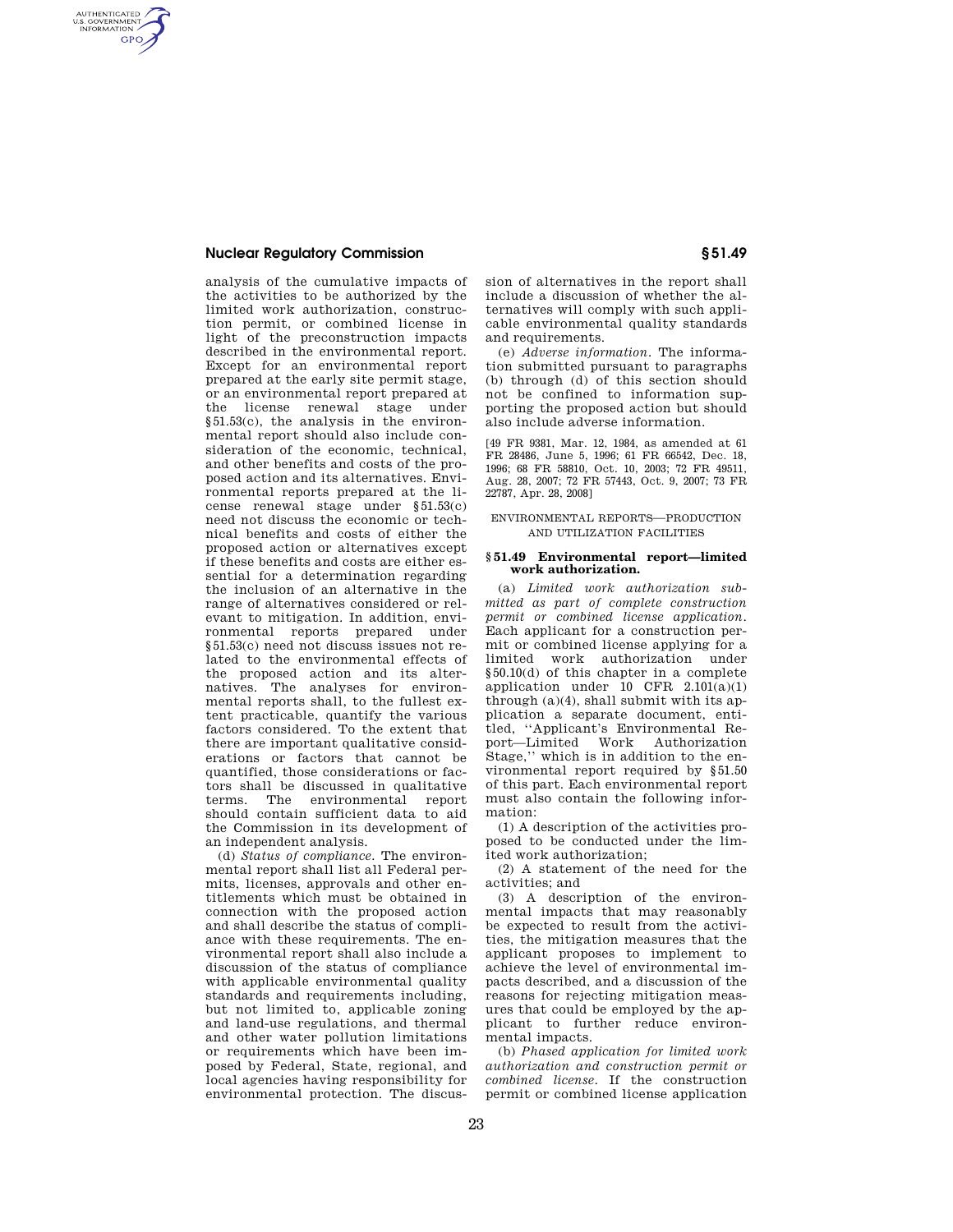is filed in accordance with §2.101(a)(9) of this chapter, then the environmental report for part one of the application may be limited to a discussion of the activities proposed to be conducted under the limited work authorization. If the scope of the environmental report for part one is so limited, then part two of the application must include the information required by §51.50, as applicable.

(c) *Limited work authorization submitted as part of an early site permit application*. Each applicant for an early site permit under subpart A of part 52 of this chapter requesting a limited work authorization shall submit with its application the environmental report required by §51.50(b). Each environmental report must contain the following information:

(1) A description of the activities proposed to be conducted under the limited work authorization;

(2) A statement of the need for the activities; and

(3) A description of the environmental impacts that may reasonably be expected to result from the activities, the mitigation measures that the applicant proposes to implement to achieve the level of environmental impacts described, and a discussion of the reasons for rejecting mitigation measures that could be employed by the applicant to further reduce environmental impacts.

(d) *Limited work authorization request submitted by early site permit holder*. Each holder of an early site permit requesting a limited work authorization shall submit with its application a document entitled, ''Applicant's Environmental Report—Limited Work Authorization under Early Site Permit,'' containing the following information:

(1) A description of the activities proposed to be conducted under the limited work authorization;

(2) A statement of the need for the activities;

(3) A description of the environmental impacts that may reasonably be expected to result from the activities, the mitigation measures that the applicant proposes to implement to achieve the level of environmental impacts described, and a discussion of the reasons for rejecting mitigation meas-

**§ 51.49 10 CFR Ch. I (1–1–10 Edition)** 

ures that could be employed by the applicant to further reduce environmental impacts; and

(4) Any new and significant information for issues related to the impacts of construction of the facility that were resolved in the early site permit proceeding with respect to the environmental impacts of the activities to be conducted under the limited work authorization.

(5) A description of the process used to identify new and significant information regarding NRC's conclusions in the early site permit environmental impact statement. The process must be a reasonable methodology for identifying this new and significant information.

(e) *Limited work authorization for a site where an environmental impact statement was prepared, but the facility construction was not completed*. If the limited work authorization is for activities to be conducted at a site for which the Commission has previously prepared an environmental impact statement for the construction and operation of a nuclear power plant, and a construction permit was issued but construction of the plant was never completed, then the applicant's environmental report may incorporate by reference the earlier environmental impact statement. In the event of such referencing, the environmental report must identify:

(1) Any new and significant information material to issues related to the impacts of construction of the facility that were resolved in the construction permit proceeding for the matters required to be addressed in paragraph (a) of this section; and

(2) A description of the process used to identify new and significant information regarding the NRC's conclusions in the construction permit environmental impact statement. The process must use a reasonable methodology for identifying this new and significant information.

(f) *Environmental report*. An environmental report submitted in accordance with this section must separately evaluate the environmental impacts and proposed alternatives attributable to the activities proposed to be conducted under the limited work authorization. At the option of the applicant,